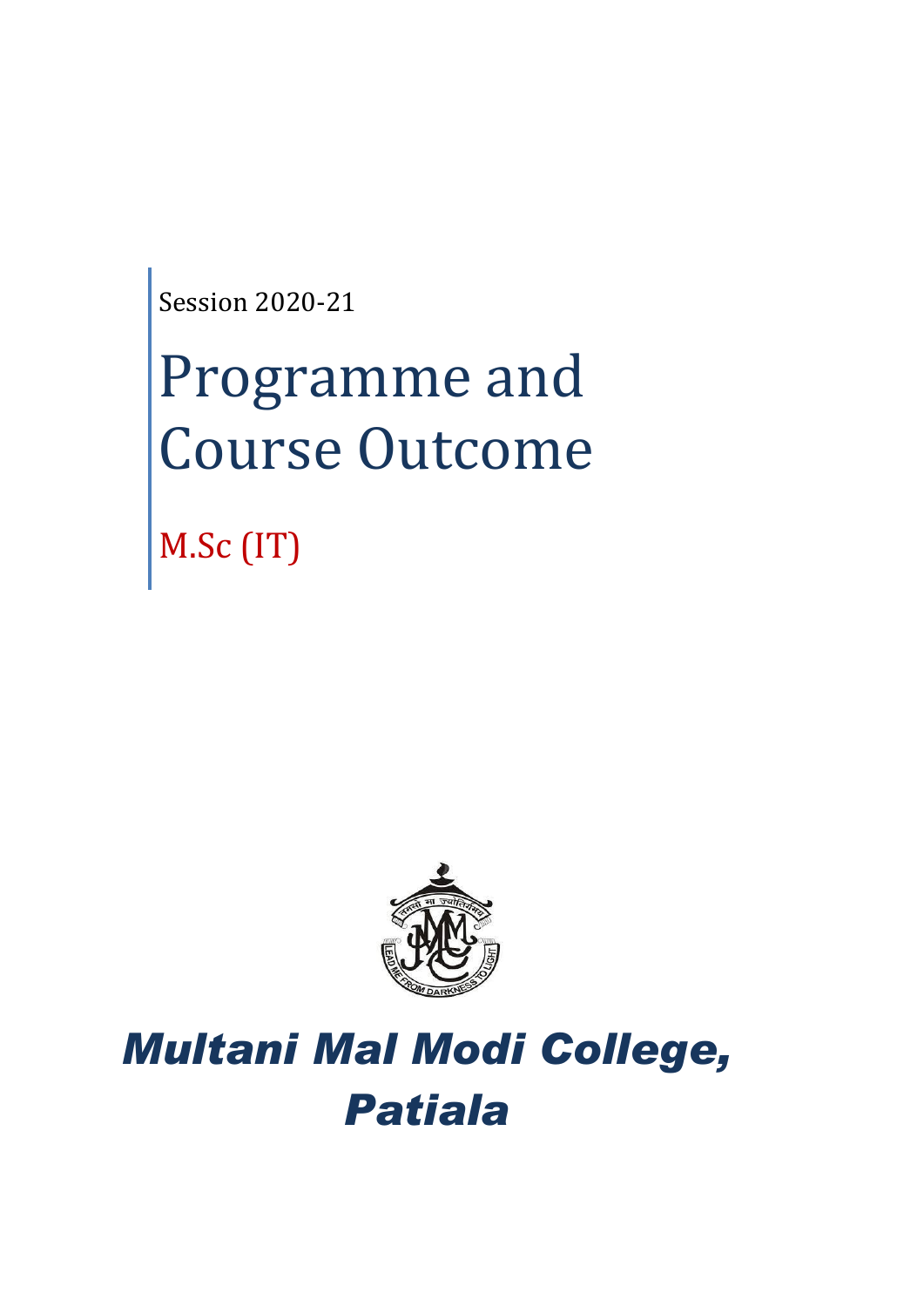## **Program Outcomes (POs)**

#### **Program Outcomes (POs)**

**PO-1** : Apply knowledge of computer science and programming appropriate to the discipline and to provide effective solution in the area of computing

**PO-2**: Design, implement, and evaluate a computational system to meet desired needs of the industry

**PO-3** :Function effectively in teams or as individual to accomplish shared computing design, evaluation, or implement goals.

**PO-4** : Perform professionally with social, cultural and ethical responsibility as an individual as well as in multifaceted teams with positive attitude

**PO-5** : Capable of adapting to new technologies and constantly upgrade their skills with an attitude towards independent and lifelong learning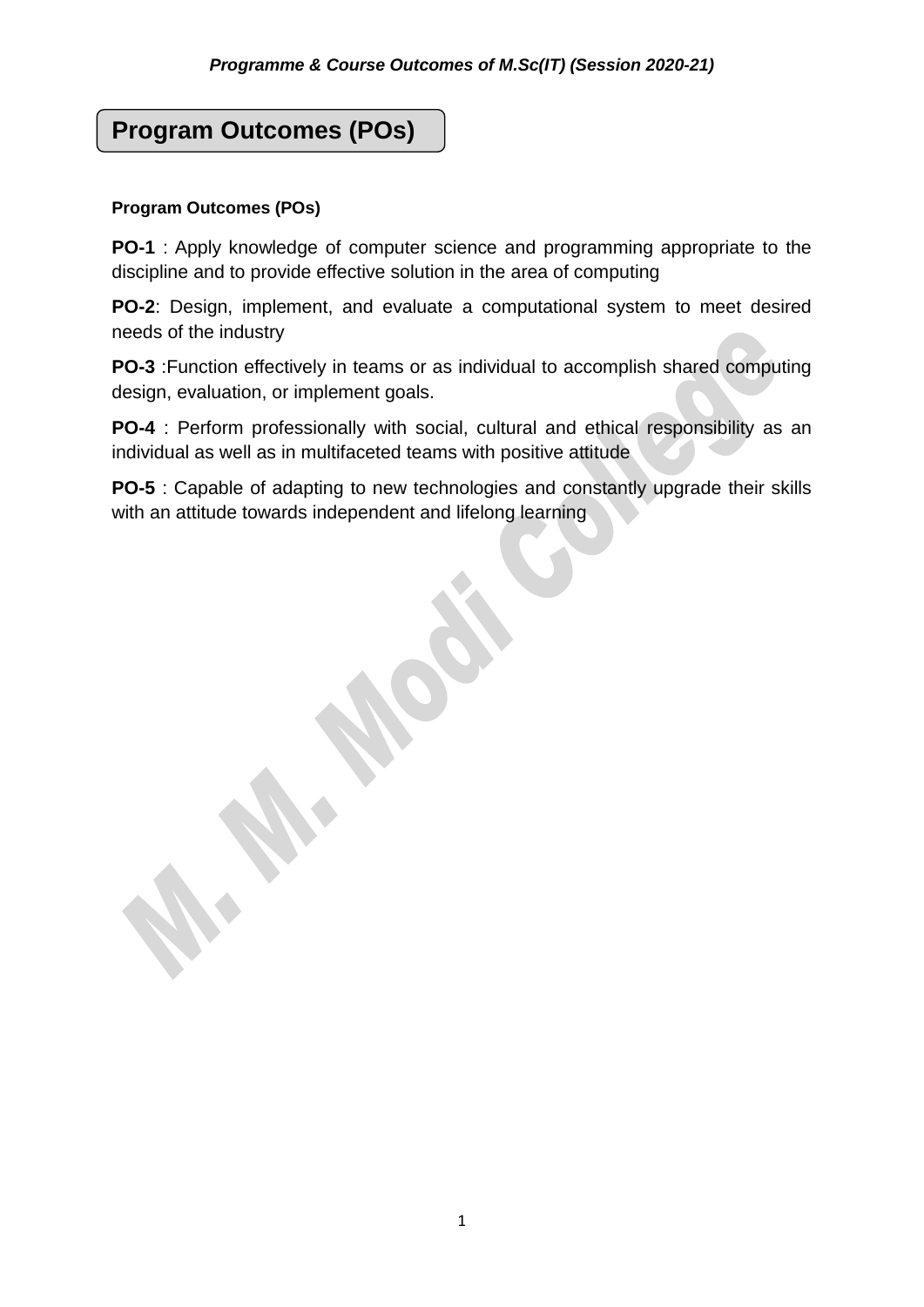## **Course Outcomes (COs)**

#### **M.Sc (IT) - I**

#### **Semester-1st**

| Code No.                 | <b>Title of Paper</b>                         |  |
|--------------------------|-----------------------------------------------|--|
| MS-111                   | Introduction to Information Technology        |  |
| MS-112                   | Computer Programming using C                  |  |
| MS-113                   | <b>Computer Organization and Architecture</b> |  |
| MS-114                   | Mathematical Foundation of Computer Science   |  |
| MS-115                   | <b>Operating Systems</b>                      |  |
| MS-116                   | Programming Lab-I                             |  |
| Semester-2 <sup>nd</sup> |                                               |  |
| Code No                  | Title of Paner                                |  |

#### Semester-2<sup>nd</sup>

| Code No. | <b>Title of Paper</b>                 |
|----------|---------------------------------------|
| MS-121   | Object Oriented Programming Using C++ |
| MS-122   | Data and File Structures              |
| MS-123   | <b>Visual Basic</b>                   |
| $MS-124$ | <b>RDBMS</b> and Oracle               |
| MS-125   | Programming Lab - II                  |
| MS-126   | Programming Lab - III                 |

#### **MSc (Information Technology)**

#### **Program Specific Outcomes (PSOs)**

#### **After completion of the course the student will**

**PSO-1:** Have fundamental and advance knowledge in Programming Languages, Data Structure, Operating Systems, Computer Networks, Software Engineering, and Research Methods.

**PSO-2:** Have fundamental and advance level knowledge if Computer Science concepts to debug and develop professional solutions.

**PSO-3:** Be able to apply experimental expertise to solve computational problems in computer science

**PSO-4:** Be able to conduct research in the field of Information Technology ethically and professionally.

**PSO-5:** Be able to acquire and adapt to new skills to grow professionally.

#### **MS-111 : Introduction to Information Technology**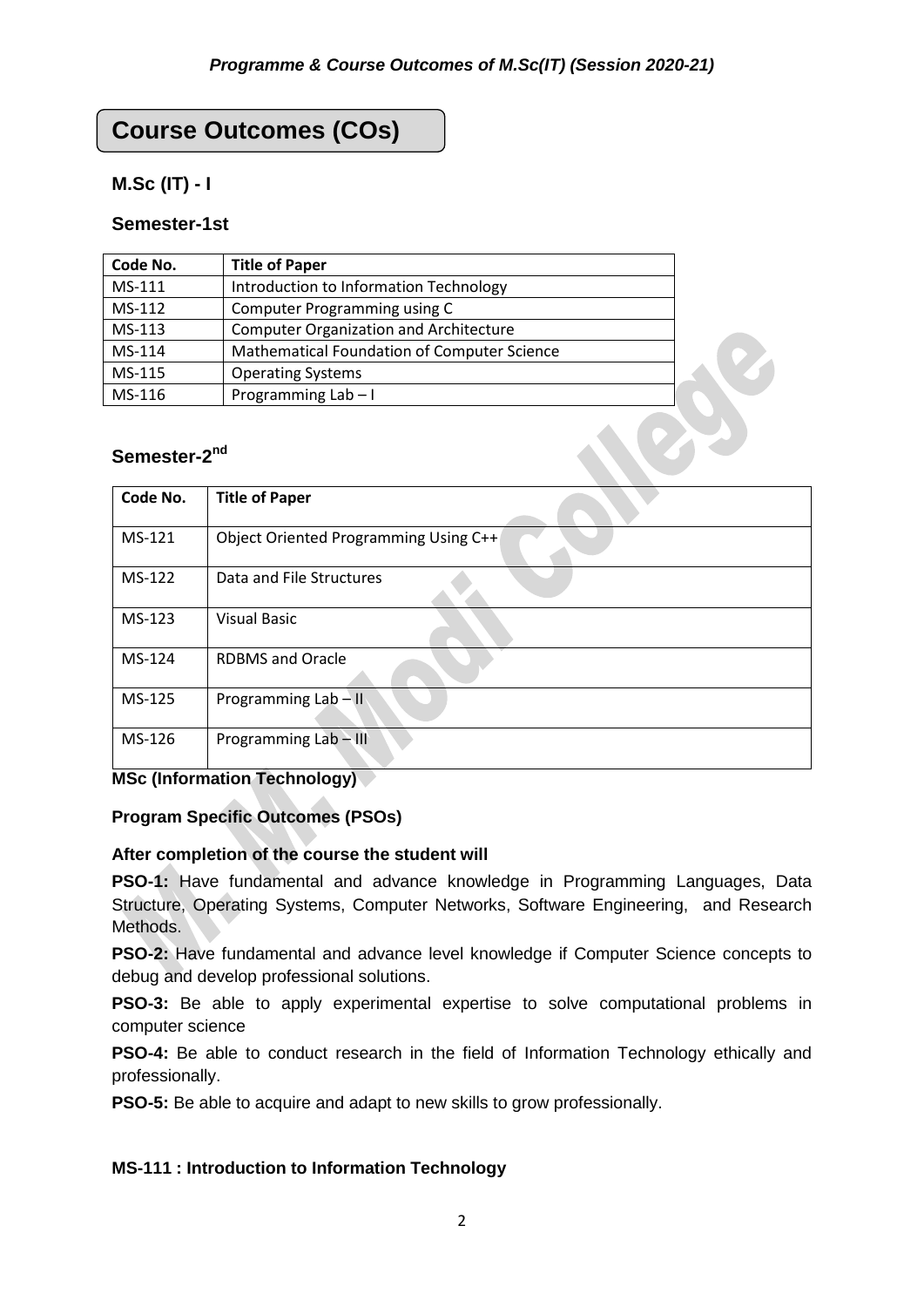#### **On completion of this course, the students will be able to:**

**CO-1:** Have basic knowledge of computer hardware and software;

**CO-2:** Understand business areas to which computers may be applied;

**CO-3:** Provide an introduction to business organisation and information systems;

**CO-4:** Develop the skills in communication, verbal and written, which play an important part in business computing and information processing;

#### **MS-112 : Computer Programming using C & MS-116 : Programming Lab-I**

#### **On completion of this course, the students will be able to:**

**CO-1:** Write, compile and debug programs in C language. Use different data types, operators and console I/O function in a computer program.

**CO-2:** Design programs involving decision control statements, loop control statements and case control structures.

**CO-3:** Understand the implementation of arrays, pointers and functions and apply the dynamics of memory by the use of pointers.

**CO-4:** Comprehend the concepts of structures and classes: declaration, initialization and implementation.

**CO-5:** Apply basics of object oriented programming, polymorphism and inheritance.

**CO-6:** Use the file operations, character I/O, string I/O, file pointers, pre-processor directives and create/update basic data files.

#### **MS-113 :Computer Organization and Architecture**

#### **On completion of this course, the students will be able to:**

**CO-1:** Understand the basics of number system, computer arithmetic, computer hardware, how software interacts with computer hardware, how computers represent and manipulate data.

**CO-2:** Analyze and evaluate computer performance

**CO-3:** Assemble a simple computer with hardware design including data format, instruction format, instruction set, addressing modes, bus structure, input/output, memory, Arithmetic/Logic unit, control unit, and data, instruction and address flow

**CO-4:** Use Boolean algebra as related to designing computer logic, through simple combinational and sequential logic circuits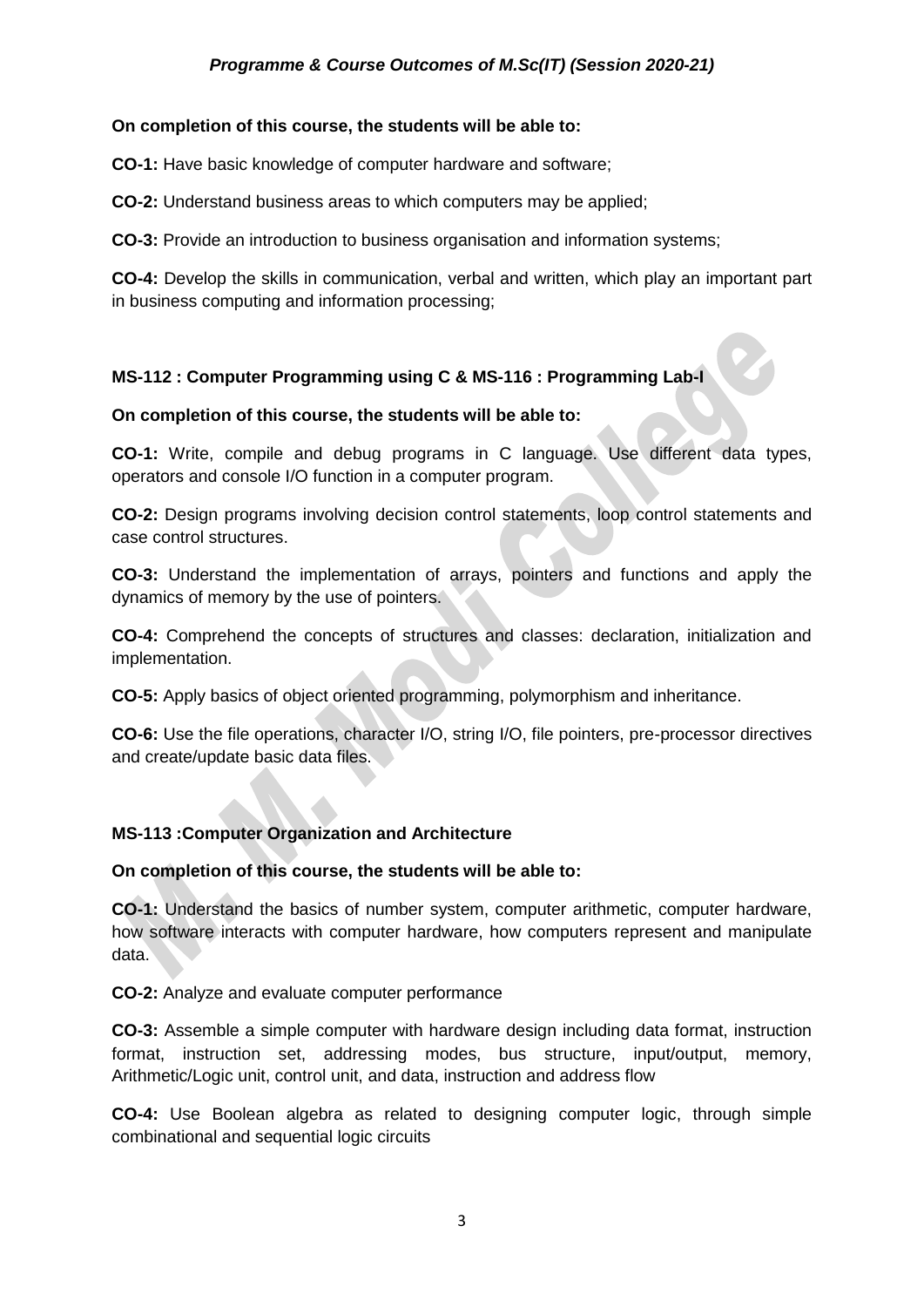#### **MS-114 :Mathematical Foundation of Computer Science**

#### **On completion of this course, the students will be able to:**

**CO-1:** Be familiar with the basic terminology of functions, relations, and sets and demonstrate knowledge of their associated operations.

**CO-2:** Master to solve advanced mathematical problems, apply various methods of mathematical proof, and communicate solutions in writing

**CO-3:** Master to comprehend advanced mathematics, and present the material orally and in writing

**CO-4:** Utilize the knowledge of computing and mathematics appropriate to the discipline.

**CO-5:** Evaluate mathematical principles and logic design

#### **MS-115 :Operating Systems**

#### **On completion of this course, the students will be able to:**

CO-1: Learn and understand the mechanisms of OS to handle processes and threads and their communication, the mechanisms involved in memory management in contemporary OS.

CO-2: Gain knowledge on distributed operating system concepts that includes architecture, deadlock detection algorithms and agreement protocols.

CO-3: Understand and explain different approaches to memory management, structure and organization of the file system

CO-4: Understand the various security threats and their probable solutions.

#### **MS-121 : Object Oriented Programming Using C++ & MS-125 : Programming Lab-II (based on MS-121)**

**On completion of this course, the students will be able to:**

**CO-1:** Write, compile and debug programs in C++language. Use different data types, operators and console I/O function in a computer program.

**CO-2:** Design programs involving decision control statements, loop control statements and case control structures.

**CO-3:** Understand the implementation of arrays, pointers and functions and apply the dynamics of memory by the use of pointers.

**CO-4:** Comprehend the concepts of structures and classes: declaration, initialization and implementation.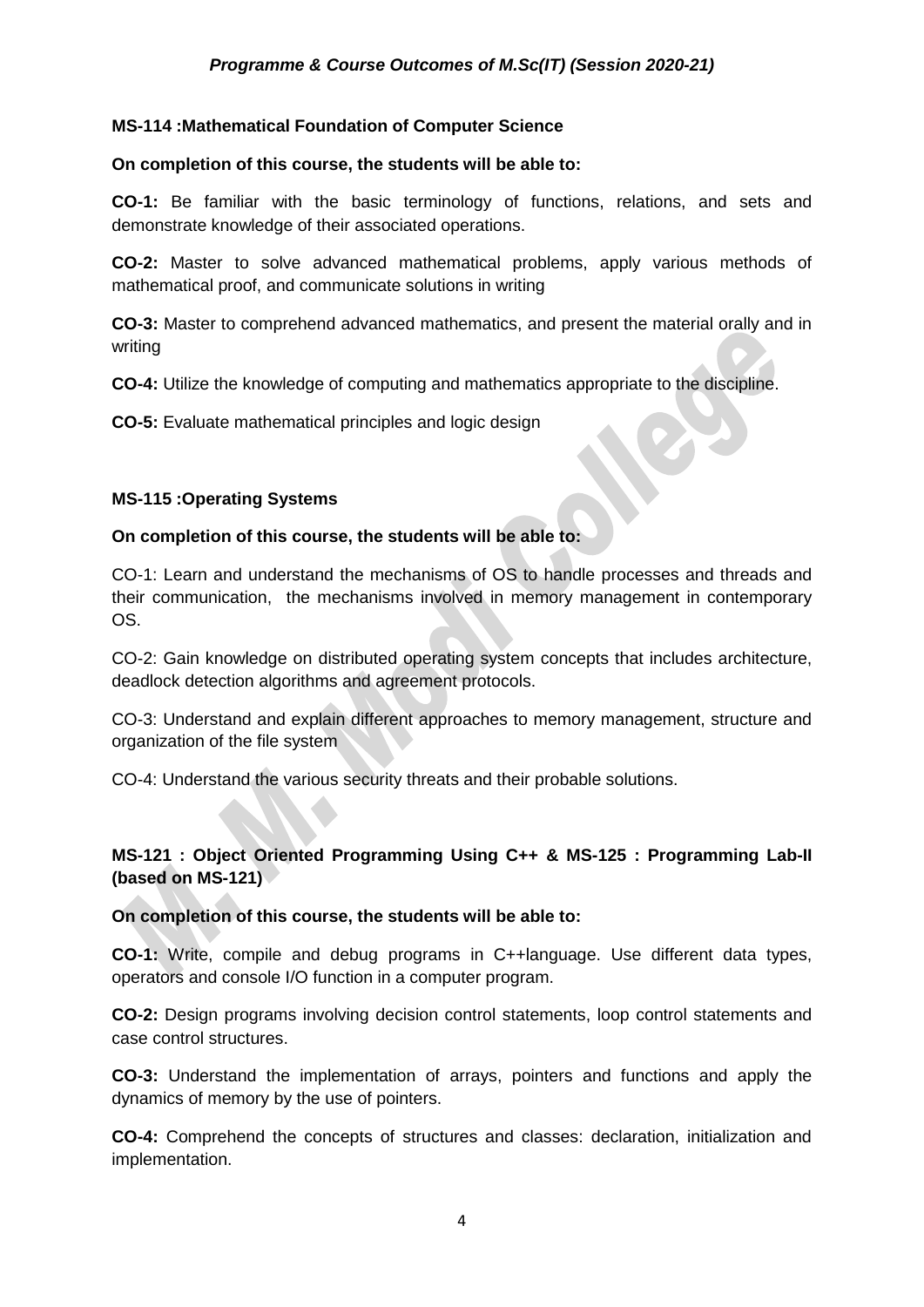**CO-5:** Apply basics of object oriented programming, polymorphism and inheritance.

**CO-6:** Use the file operations, character I/O, string I/O, file pointers, pre-processor directives and create/update basic data files.

#### **MS-122 :Data and File Structures & MS-125 : Programming Lab-II (based on MS-122)**

#### **On completion of this course, the students will be able to:**

**CO-1:** Be familiar with basic data structure and algorithms.

**CO-2:** Design and analyze programming problem statements

**CO-3:** Choose appropriate data structures and algorithms and use it to design algorithms for a specific problem.

**CO-4:** Handle operations like searching, insertion, deletion and traversing mechanism

**CO-5:** Come up with analysis of efficiency and proofs of correctness

#### **MS-123 : Visual Basic & MS-126 Programming Lab-III(based on MS-123)**

#### **On completion of this course, the students will be able to:**

**CO-1:** Design, create, build, and debug Visual Basic applications.

**CO-2:** Explore Visual Basic's Integrated Development Environment (IDE).

**CO-3:** Write and apply decision structures for determining different operations.

**CO-4:**Understand and identify the fundamental concepts of object-oriented programming.

**CO-5:** Perform tests, resolve defects and revise existing code.

#### **MS-124 : RDBMS and Oracle & MS-126 Programming Lab-III(based on MS-124)**

#### **On completion of this course, the students will be able to:**

**CO-1:** Gain the knowledge and understanding of Database analysis and design.

**CO-2:** Understand the use of Structured Query Language(SQL) and learn SQL syntax.

**CO-3:** Gain the knowledge of the processes of Database Development and Administration using SQL and PL/SQL.

**CO-4:** Understand and apply the concept of functional dependencies to design the database

**CO-5:** Understand and apply the concept of Transaction and Query processing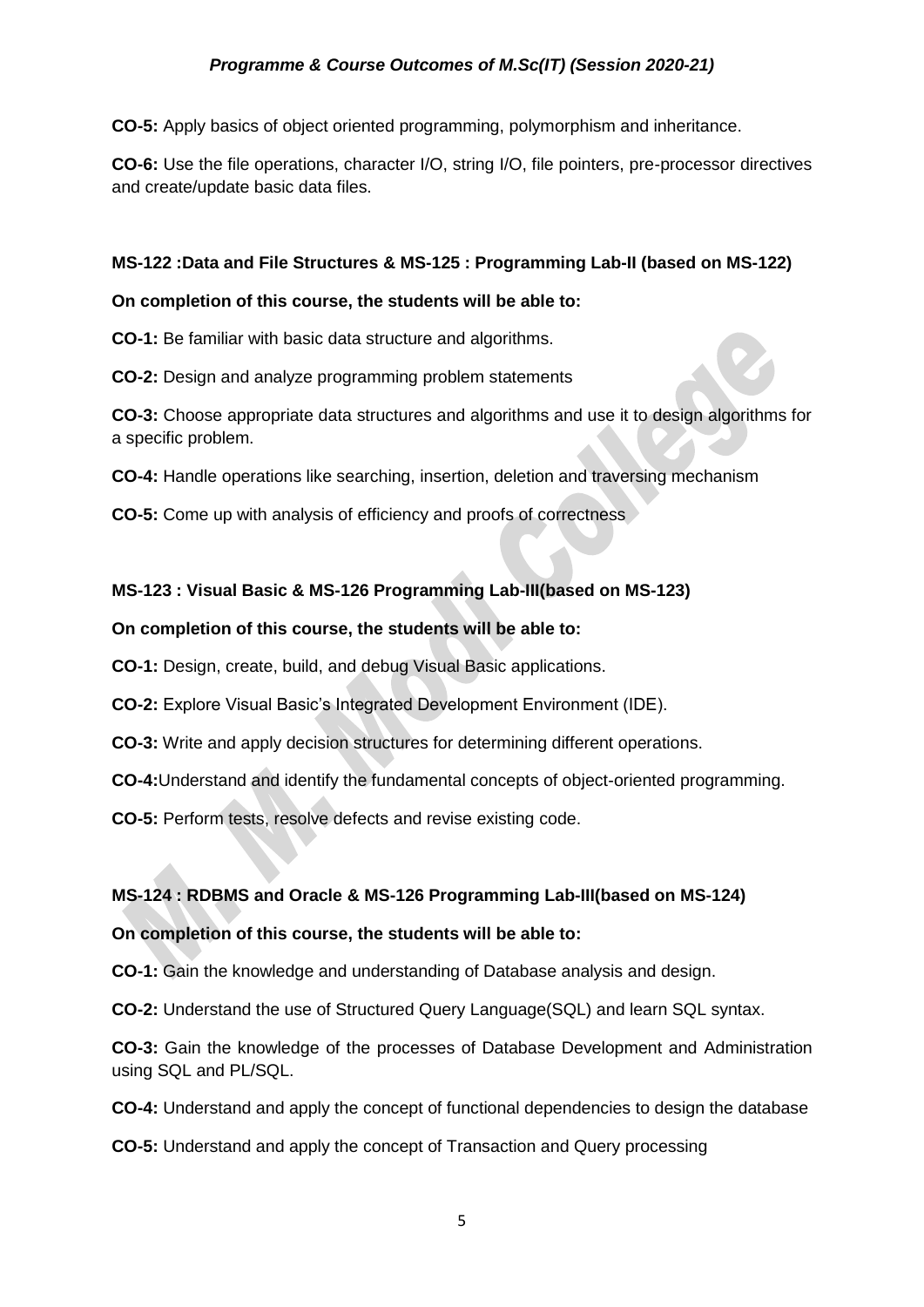# **Course Outcomes (COs)**

#### **M.Sc (IT) – II Semester-3rd**

| OCHICSLCI-JI U |                                      |  |
|----------------|--------------------------------------|--|
| Code No.       | <b>Title of the Paper</b>            |  |
| $MS-211$       | Web Technology                       |  |
| MS-212         | Java Programming                     |  |
| MS-213         | Software Engineering                 |  |
| MS-214         | <b>Computer Networks</b>             |  |
| MS-215         | Programming Lab-IV (Web Technology)  |  |
| MS-216         | Programming Lab-V (Java Programming) |  |

#### **Semester-4 th**

| Code No. | <b>Semester System-IV</b>   |
|----------|-----------------------------|
| MS-221   | <b>Computer Graphics</b>    |
| MS-222   | Linux Administration        |
| MS-223   | <b>Research Methodology</b> |
| MS-224   | Artificial Intelligence     |
| MS-225   | Programming Lab-VI          |
|          | (Computer Graphics)         |
| MS-226   | <b>Programming Lab-VII</b>  |
|          | (LINUX Administration)      |

#### **MS-211 : Web Technology & MS-215 : Programming Lab-IV (Web Technology)**

#### **On completion of this course, the students will be able to:**

**CO-1:** Learn and use the knowledge of web publishing and technologies related with the website development.

**CO-2:** Learn client side and server side programming using Java Script and PHP

**CO-3:** Apply the knowledge of website development to design and publish website individually and as a team member.

**CO-4:** Upgrade the knowledge by learning new technologies and languages used for website development.

#### **MS-212 : Java Programming & MS-216 : Programming Lab-V (Java Programming)**

#### **On completion of this course, the students will be able to:**

**CO-1:** Learn the Object Oriented Programming concepts to write, compile and debug programs using Java language.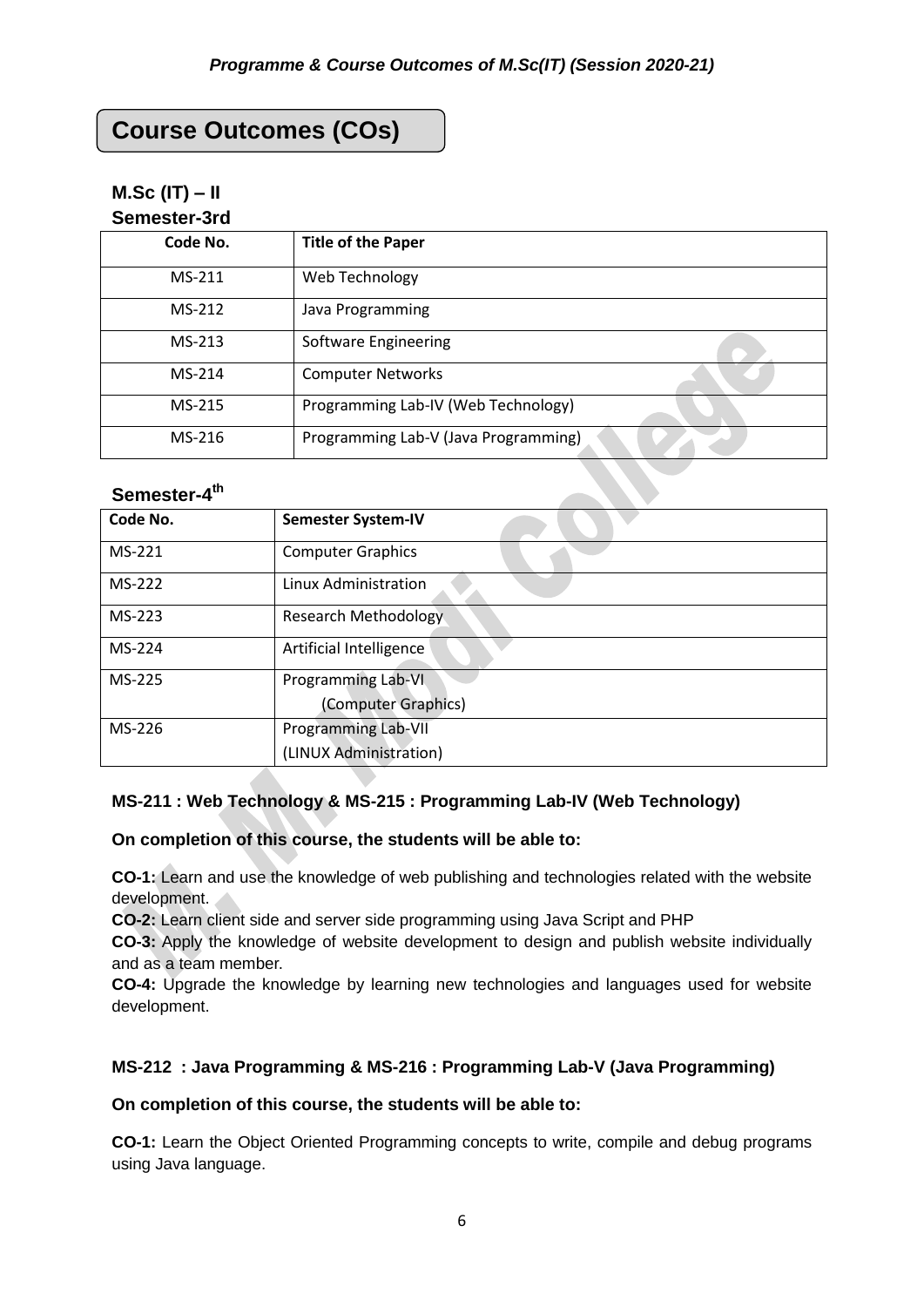**CO-2:** Apply the concepts of object oriented programming like polymorphism, inheritance, Exception Handling, and Multithreading.

**CO-3:** Design and develop console and GUI applications using Java Programming Language.

**CO-4:** Work on programming project as individual or as team member is design, development and implementation phase.

#### **MS-213 : Software Engineering**

#### **On completion of this course, the students will be able to:**

**CO-1:** Understand the basic concepts, models, life cycle of software development.

**CO-2:** Learn higher level concepts like Re-engineering, Reverse Engineering, Forward Engineering, and CASE tools.

**CO-3:** Knowledge of all the steps of software engineering and their use and implementation in real problems

**CO-4:** Understanding of programming language and using it to develop software using all stages of software development.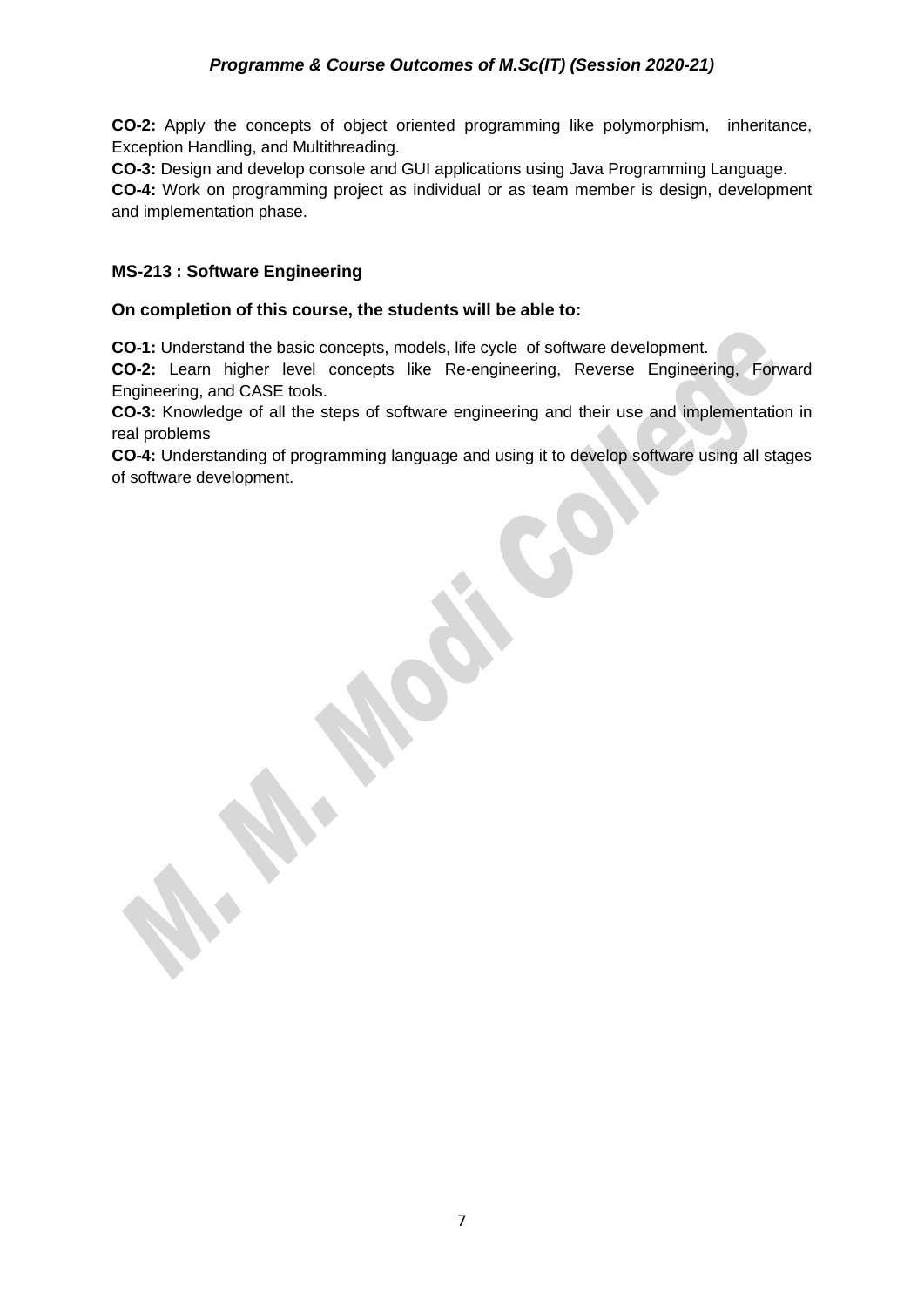#### **MS-214 : Computer Networks**

#### **On completion of this course, the students will be able to:**

**CO-1:** On completion of this course, the students will be able to:

**CO-2:** Understand the basic concepts, types of networks, OSI, ans TCP/IP models with working of all the layers in detail

**CO-3:** Learn and understand the working of different hardware components used in networking and various communication protocols

**CO-4:** Learn and understand various issues involved in network security, and methods used to implement network security.

#### **MS 221 : Computer Graphics & MS-225 : Programming Lab-VI (Computer Graphics)**

#### **On completion of this course, the students will be able to:**

**CO-1:** Understand and explain various concepts related to Computer Graphics

**CO-2:** Implement various algorithms to scan, convert the basic geometrical primitives, transformations, Area filling, clipping.

**CO-3:** Describe the importance of viewing and projections.

**CO-4:** Explain various Illumination illumination models and surface rendering methods.

#### **MS-222 : LINUX Administration & MS-226 : Programming Lab-VII (LINUX Administration)**

#### **On completion of this course, the students will be able to:**

**CO-1:** Install and configure Linux operating system and understand the basic set of commands and working of editors in Linux.

**CO-2:** Understand and work with Linux file system through terminal and GUI interface

**CO-3:** Discuss various types of commands and variable used in shell programming and write simple shell programs in Linux operating system

**CO-4:** Demonstrate the role and responsibilities of a Linux system administrator and make use of server commands

#### **MS-223: Research Methodology**

#### **On completion of this course, the students will be able to:**

**CO-1:** Understand the basic concepts of research and its methodologies